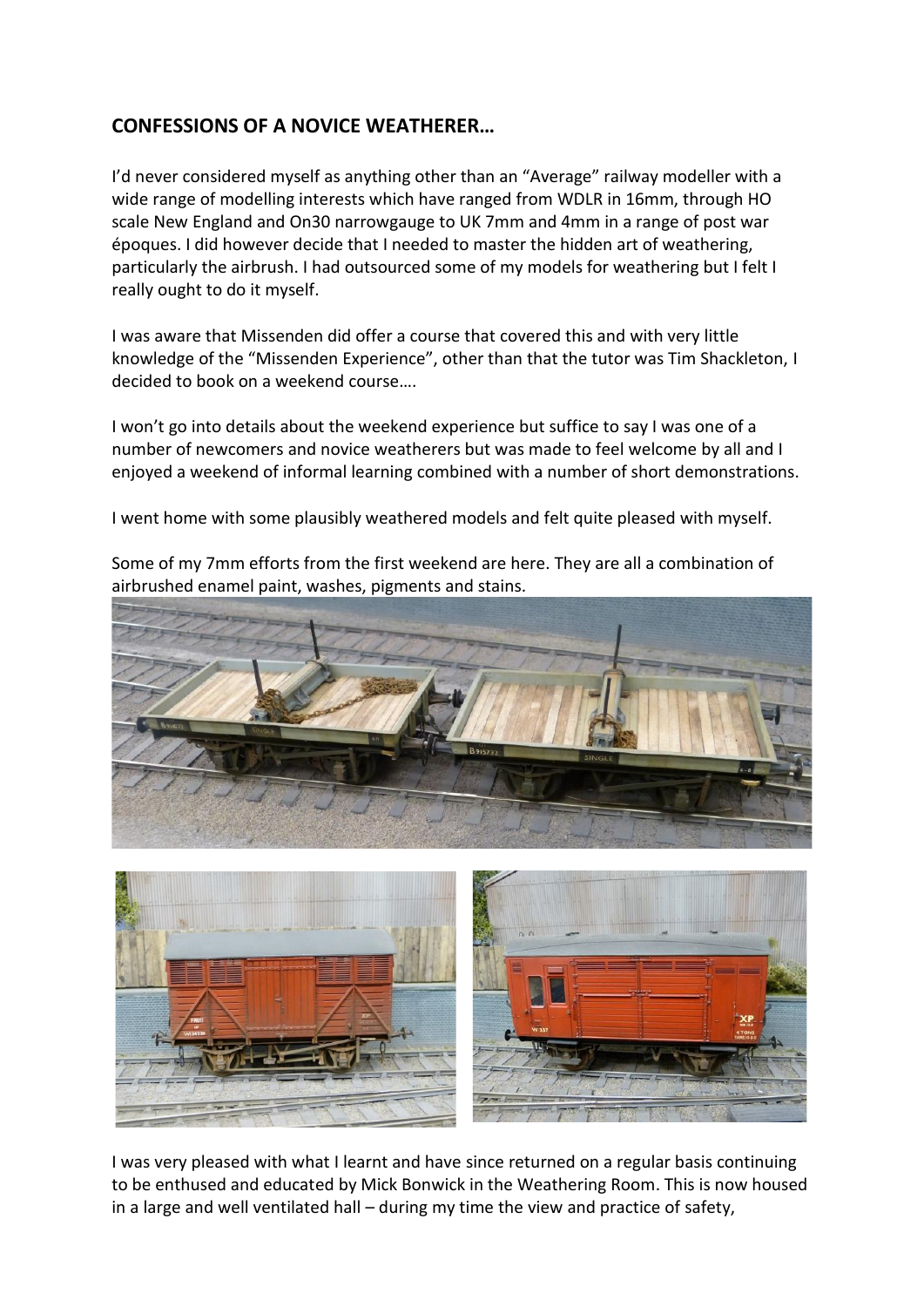ventilation and equipment have developed and I have been careful to invest in a good quality Benchvent Extractor unit to use with my old faithful Neo by Iwata TR2 airbrush.

My weathering lessons have been used in all of my areas of interest and I've set out a few examples of my projects here.